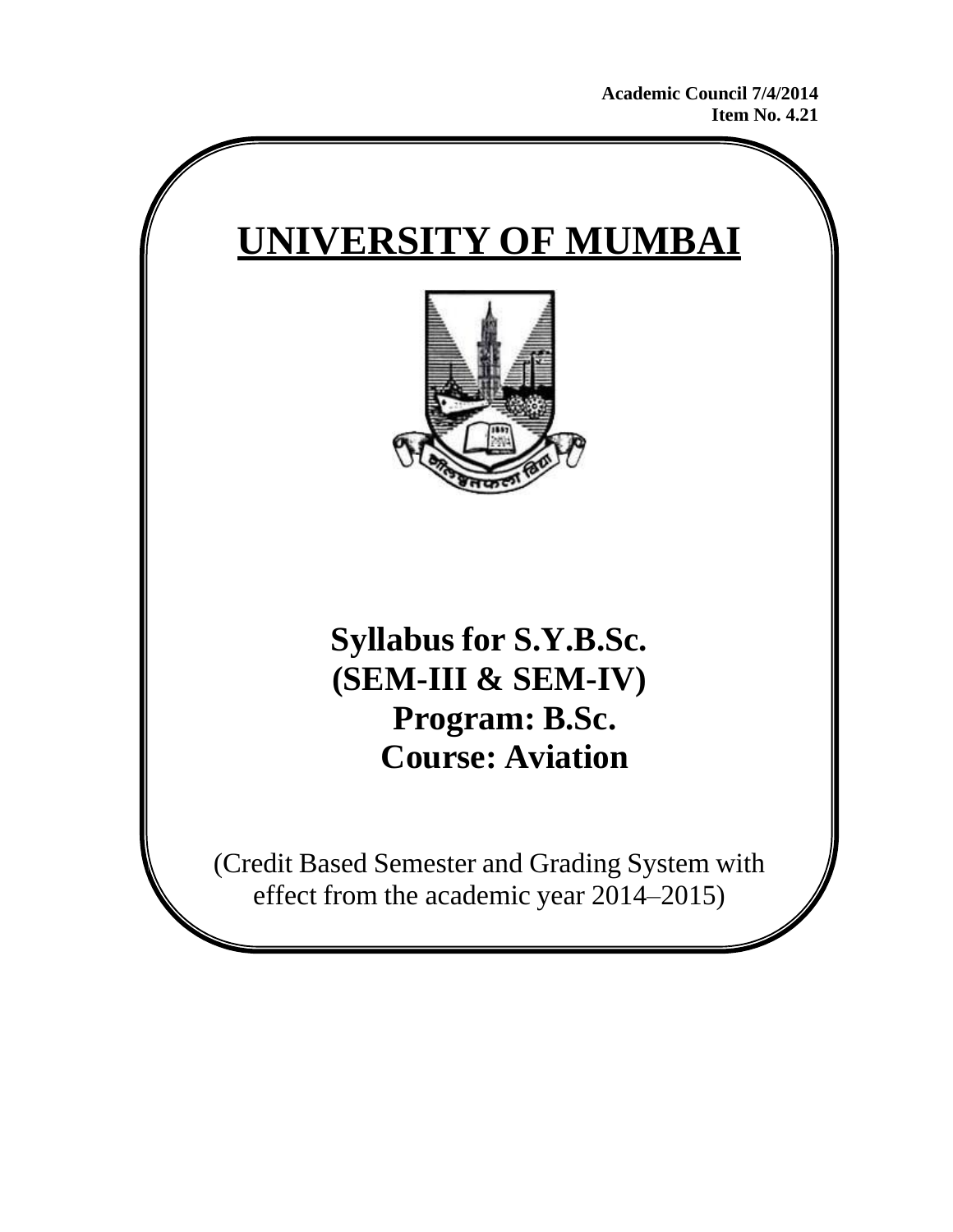| <b>Course Code</b>                                                                                                                                                                                                                                                                                                                                                                                                             | <b>Title</b>                                                                                                                                                                                                                                           | <b>Credits</b>                        |
|--------------------------------------------------------------------------------------------------------------------------------------------------------------------------------------------------------------------------------------------------------------------------------------------------------------------------------------------------------------------------------------------------------------------------------|--------------------------------------------------------------------------------------------------------------------------------------------------------------------------------------------------------------------------------------------------------|---------------------------------------|
| <b>USAV 301</b>                                                                                                                                                                                                                                                                                                                                                                                                                | <b>Air Navigation III</b>                                                                                                                                                                                                                              | <b>5 Credits</b><br>(60)<br>lectures) |
| <b>UNIT 1</b>                                                                                                                                                                                                                                                                                                                                                                                                                  |                                                                                                                                                                                                                                                        | <b>Lectures</b>                       |
| 1) Directional Gyro Indicator (DGI) SHIFTED FROM SEM 2 IN OLD SYLLABUS<br>Principle and construction of DGI, The control system - suction gyros, the caging device,<br>DGIIimitations, DGI errors, gimballing errors, random wander, apparent wander, latitude nut<br>correction, errors due to unstable rotor RPM, transport wander-change of latitude, drift rate<br>calculations                                            |                                                                                                                                                                                                                                                        | 8                                     |
|                                                                                                                                                                                                                                                                                                                                                                                                                                |                                                                                                                                                                                                                                                        | 6                                     |
| <b>The artificial Horizon</b><br>2)<br>electric horizon, fast erection system,                                                                                                                                                                                                                                                                                                                                                 | Construction, limitations, control systems, air driven artificial horizon, acceleration error in<br>theair driven artificial horizon electric artificial horizon control system, acceleration errors in                                                | $\overline{2}$                        |
| 3) Turn and Slip Indicator<br>co-ordinator                                                                                                                                                                                                                                                                                                                                                                                     | Rate of turn indicator, rate gyros, operation, turn and slip displays, rate one turn & Turn                                                                                                                                                            |                                       |
| 4) Polar Stereographic projection<br>Polar stereographic graticule, properties and uses                                                                                                                                                                                                                                                                                                                                        |                                                                                                                                                                                                                                                        | $\overline{2}$                        |
| 5)                                                                                                                                                                                                                                                                                                                                                                                                                             | <b>Transverse and Oblique Mercator Charts</b>                                                                                                                                                                                                          | $\overline{2}$                        |
| Meridian of tangency, uses and properties of transverse Mercator, great circle of tangency,<br>uses and properties of oblique Mercator chart                                                                                                                                                                                                                                                                                   |                                                                                                                                                                                                                                                        | 20                                    |
| <b>UNIT II</b>                                                                                                                                                                                                                                                                                                                                                                                                                 |                                                                                                                                                                                                                                                        | <b>Lectures</b>                       |
| <b>Aircraft Magnetism</b><br>6)                                                                                                                                                                                                                                                                                                                                                                                                | Permanent magnetism, soft iron magnetism, analysis of components P+c, Q+f and R,<br>calculation of coefficients A, B, C and total deviation. Effect of change of latitude on compass<br>deviation, calculation of maximum and zero deviation headings. | 8                                     |
| <b>Compass Swing</b><br>7)<br>Requirement, correcting swing, check swing and calculation of residual deviation                                                                                                                                                                                                                                                                                                                 |                                                                                                                                                                                                                                                        | 4                                     |
| <b>Remote indicating compass</b><br>8)<br>Principle of operation, flux valve, detector unit, signal selsyn operation of gyro compass,<br>Manual synchronizing variation setting precession mechanism, erection mechanism,<br>annunciator, control panel, adjustment of coefficients A, B and C. Advantages &<br>Disadvantages of remote indicating compasses.<br><b>NOTE- THIS UNIT IS SHIFTED FROM SEM 4 IN OLD SYLLABUS.</b> |                                                                                                                                                                                                                                                        | 8                                     |
|                                                                                                                                                                                                                                                                                                                                                                                                                                |                                                                                                                                                                                                                                                        | 20                                    |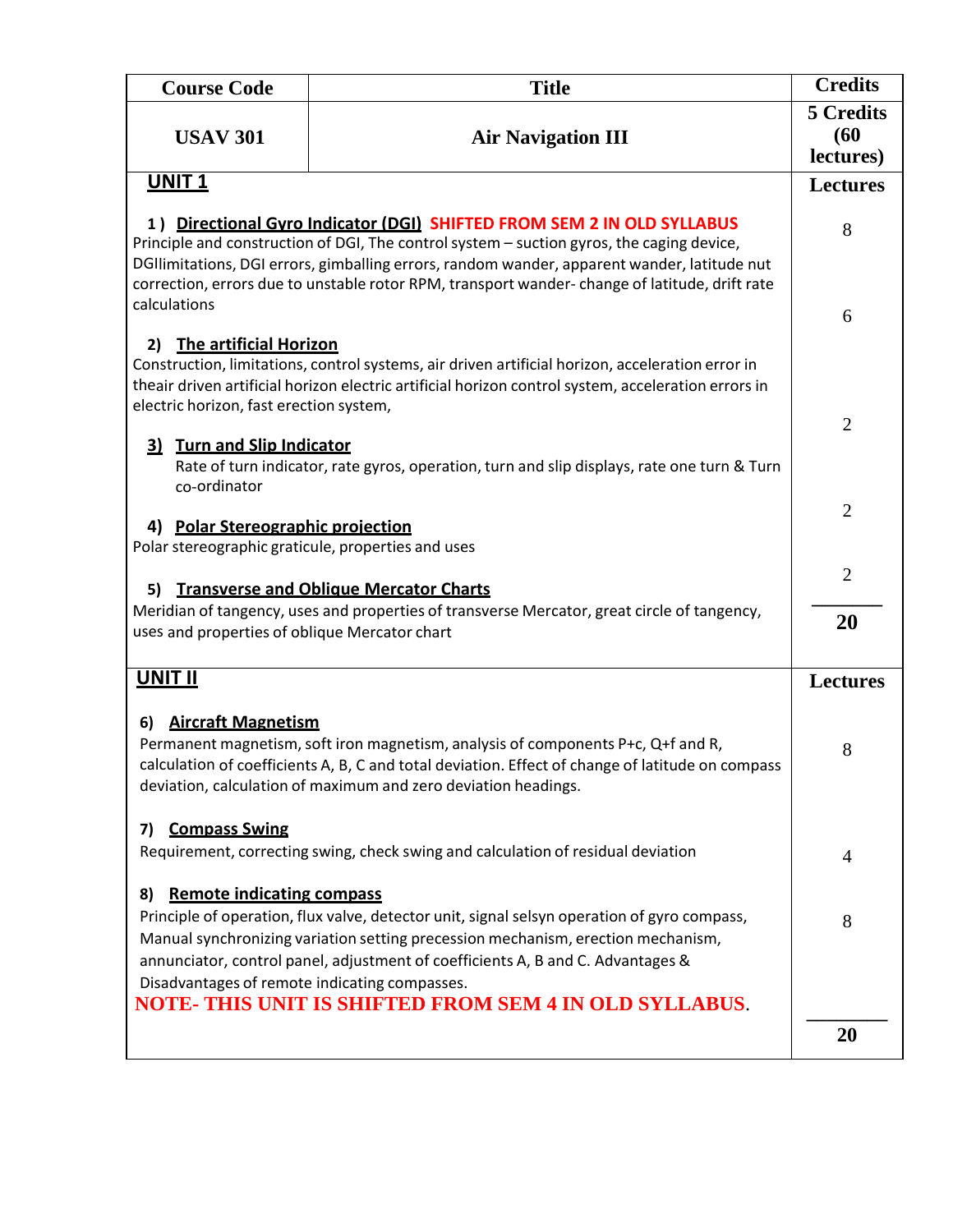| <b>UNIT III</b>                                                                                                                                                                                                                                                                                                                                                              | <b>Lectures</b> |
|------------------------------------------------------------------------------------------------------------------------------------------------------------------------------------------------------------------------------------------------------------------------------------------------------------------------------------------------------------------------------|-----------------|
| <b>Solar System</b><br><b>SHIFTED FROM SEM 4 IN OLD SYLLABUS</b><br>9)<br>Planetary orbits, Kepler's laws, seasons, Plane of ecliptic and plane of equator,<br>declination, measurement of days and years, Hour angle, Measurement of time, mean<br>solar time, local mean time, UTC, standard time, international date line, sunrise sunset,<br>twilight moonrise & moonset | 10              |
| 10) Radio Altimeter SHIFTED FROM SEM 4 IN OLD SYLLABUS (UNIT 2)<br>Principle of FM altimeters, decision height indicator, accuracy, uses, principle of<br>pulsemodulation altimeters and its limitations                                                                                                                                                                     | 5               |
| 11) Terrain Avoidance System SHIFTED FROM SEM 4 (UNIT 3) IN OLD SYLLABUS<br>Purpose & working principle, alert & warning elements of GPWS, modes of operation,<br>winds shear detection                                                                                                                                                                                      | 5               |
|                                                                                                                                                                                                                                                                                                                                                                              | 20              |

# 1. Air Pilot's Manual Vol  $3 & 5$  Peter D Godwin

- 2. Flight Performance & Planning Nordian AS
- 3. General Navigation: ATPL JAR Nordian AS
- 4. GSP : Plotting & Flight Planning Underdown
- 5. GSP : Radio Aids Underdown
- 6. GSP : Flight Instr. & Auto Flt. Underdown
- 7. GSP : Navigation Underdown
- 8. Radio Navigation ATPL JAR
- 9. Oxford Aviation Gen Navigation

### **TITLE PUBLISHER**

Nordian AS Jeppesen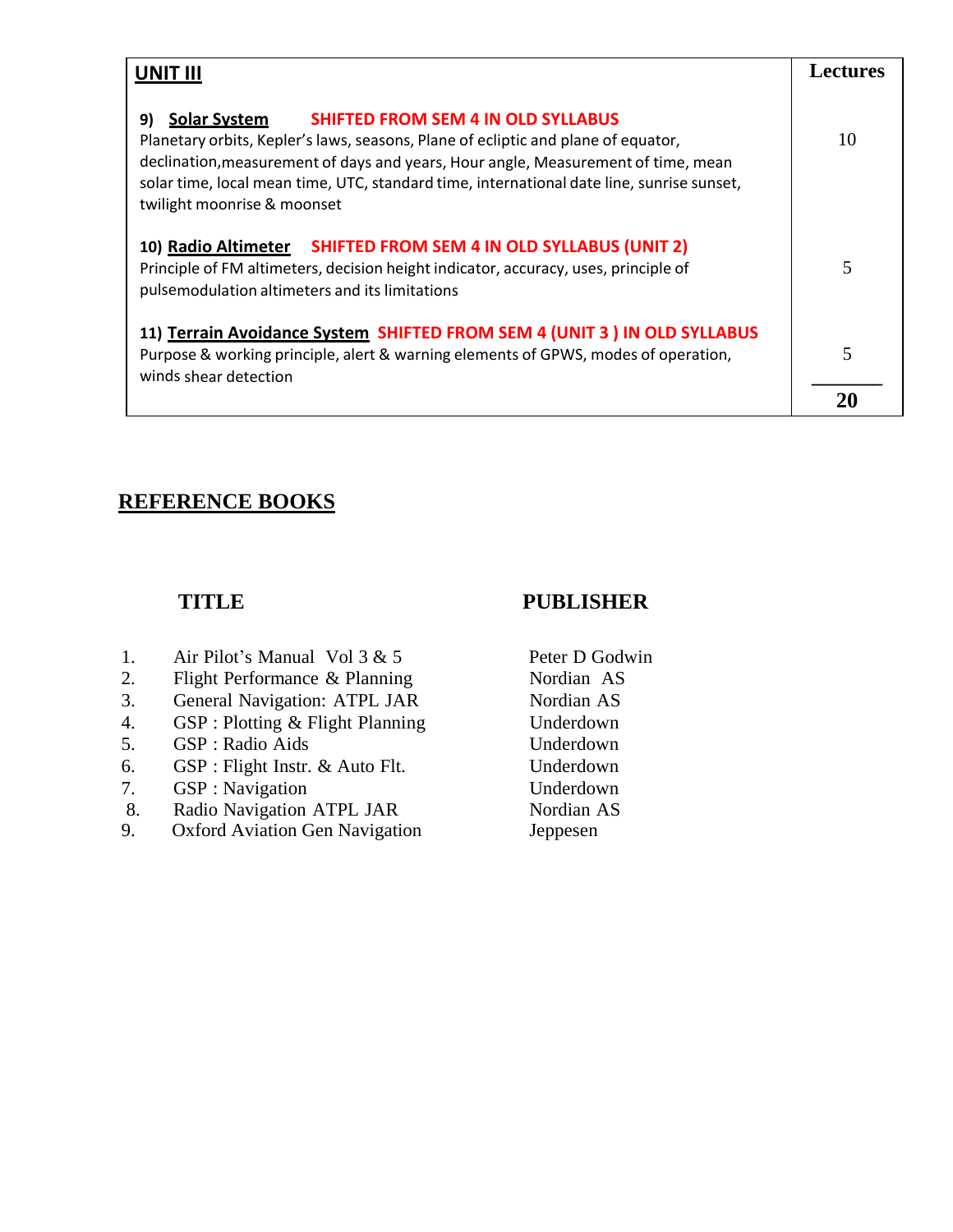| <b>Title</b><br><b>Course Code</b>                     |                                                        | <b>Credits</b>                             |
|--------------------------------------------------------|--------------------------------------------------------|--------------------------------------------|
|                                                        |                                                        | 3 Credits                                  |
| <b>USAV302</b>                                         | <b>Air Regulation III</b>                              | (45)                                       |
|                                                        |                                                        | lectures)                                  |
| Unit I:                                                |                                                        | <b>Lectures</b>                            |
|                                                        |                                                        |                                            |
| Indian A/C Act 1937                                    |                                                        | 3                                          |
| 1. Part II – General conditions of flying              |                                                        |                                            |
| $(4-20)$                                               |                                                        | 3                                          |
| 2. Part III - General Safety Conditions                |                                                        |                                            |
| (21 – 29C)                                             |                                                        | $\overline{2}$                             |
|                                                        | 3. Part IV – Registration & Marking of $A/c$           |                                            |
| $(30 - 37)$                                            |                                                        |                                            |
| 4. Part V – Personnel of Aircraft                      |                                                        | 3                                          |
| $(38 - 48)$                                            |                                                        | 3                                          |
|                                                        | 5. Part VI - Airworthiness                             |                                            |
| $(49 - 60)$<br>6. Part VII – Radio Telegraph Apparatus |                                                        |                                            |
|                                                        |                                                        | 1                                          |
| (63)                                                   |                                                        |                                            |
|                                                        | NO CHANGE IN TOPICS. SUBDIVIDED IN MORE DETAILS        | 15                                         |
|                                                        |                                                        |                                            |
| Unit II:                                               |                                                        | <b>Lectures</b>                            |
| <b>1. Altimeter Setting Procedure</b>                  |                                                        | 3                                          |
|                                                        | 2. Air Defense Identification Zone & Procedure for ADC |                                            |
| 3. Aerodrome Operating Minima                          |                                                        |                                            |
| <b>Clearance</b><br>4.                                 |                                                        | $\begin{array}{c} 3 \\ 3 \\ 3 \end{array}$ |
| Definitions<br>I.                                      |                                                        |                                            |
| Scope & Purpose<br>II.                                 |                                                        |                                            |
| Content & Description<br>III.                          |                                                        |                                            |
|                                                        | 5. Position Report, Voice Report & Air Report          | 3                                          |
|                                                        |                                                        |                                            |
|                                                        |                                                        | 15                                         |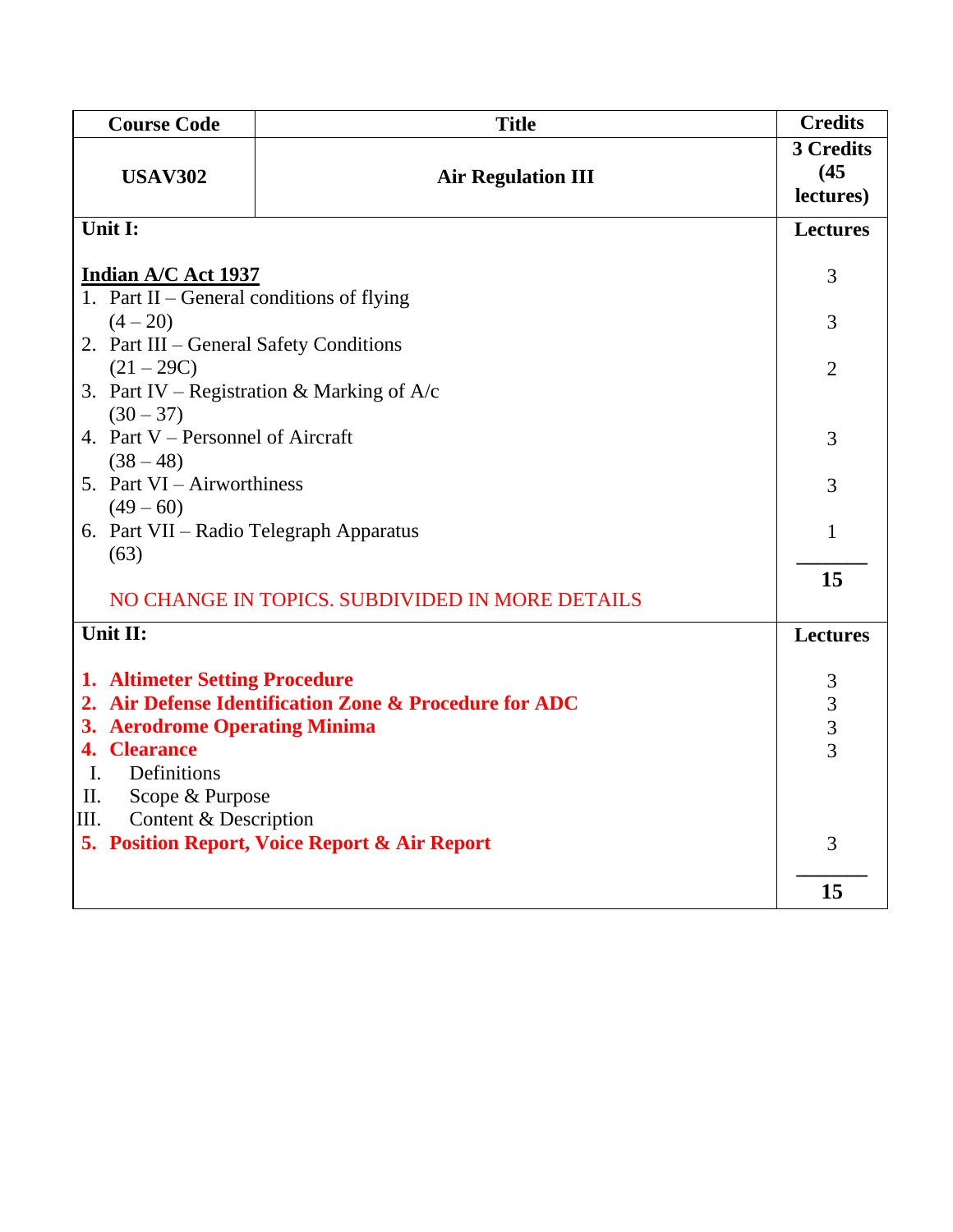| Unit III:                                   |    |
|---------------------------------------------|----|
| <b>SHIFTED FROM SEM 4 IN OLD SYLLABUS</b>   |    |
| Aerodrome                                   |    |
| 1. Aerodrome Data                           |    |
| 2. Physical characteristics                 | 2  |
| 3. TODA, ASDA, TORA & LDA                   | 2  |
| 4. Markings                                 |    |
| 5. Lightings                                |    |
| 6. Aerodrome Beacon & Identification Beacon |    |
| 7. Intensity Control of runway              |    |
| 8. PAPA - AGNIS                             |    |
| 9.                                          |    |
|                                             | 15 |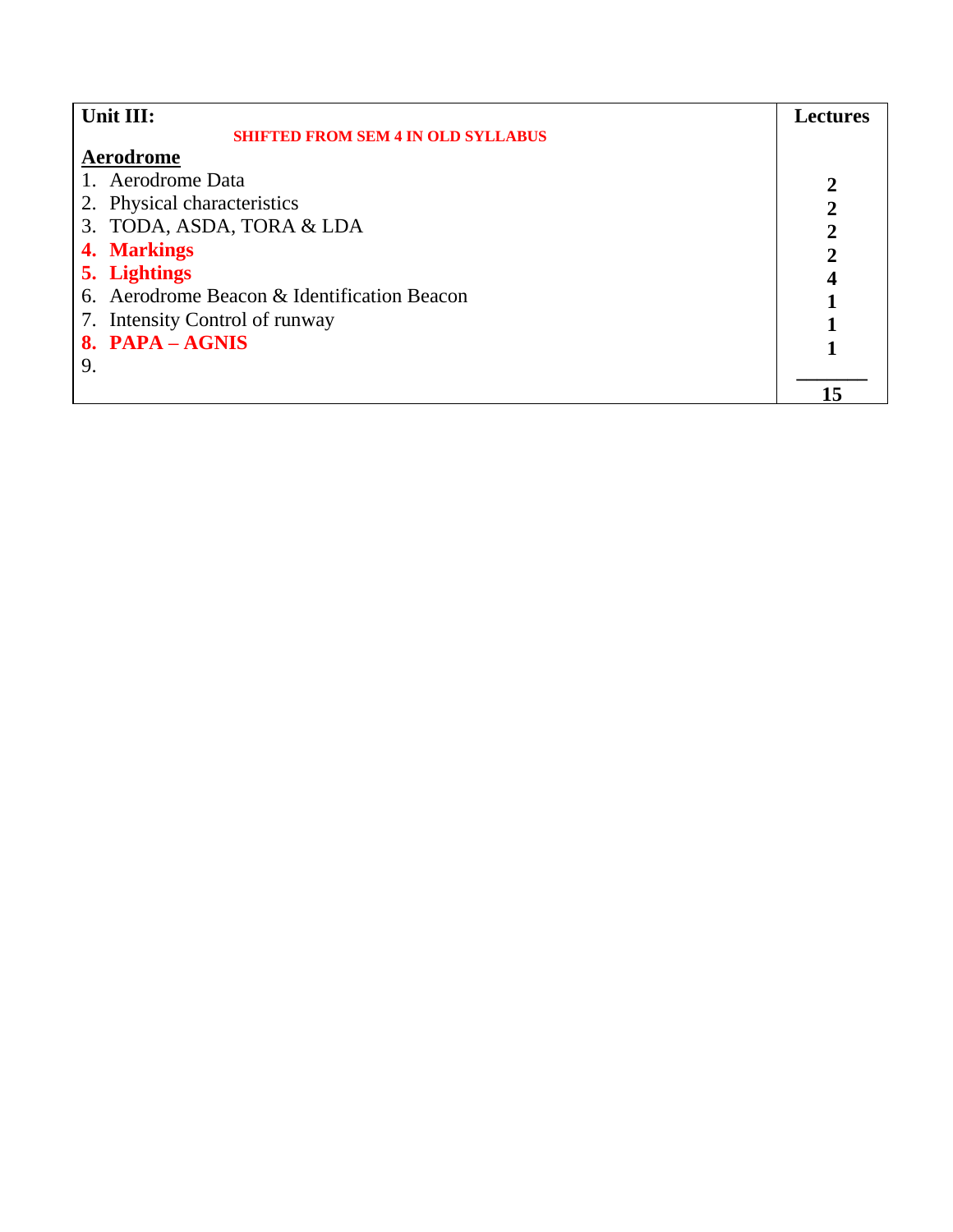- 
- 
- 2. Air Regulation 2 Vol Wg. Cdr Wg. Cdr 8. ATPL Training Manual Air Law Oxford 3. ATPL Training Manual Air Law Oxford
- 4. JAA ATPL Aviation Law Jeppesen

### **PUBLISHER**

1. Indian Aircraft Manual Ministry of Civil Aviation<br>
2. Air Regulation 2 Vol<br>
2. Air Regulation 2 Vol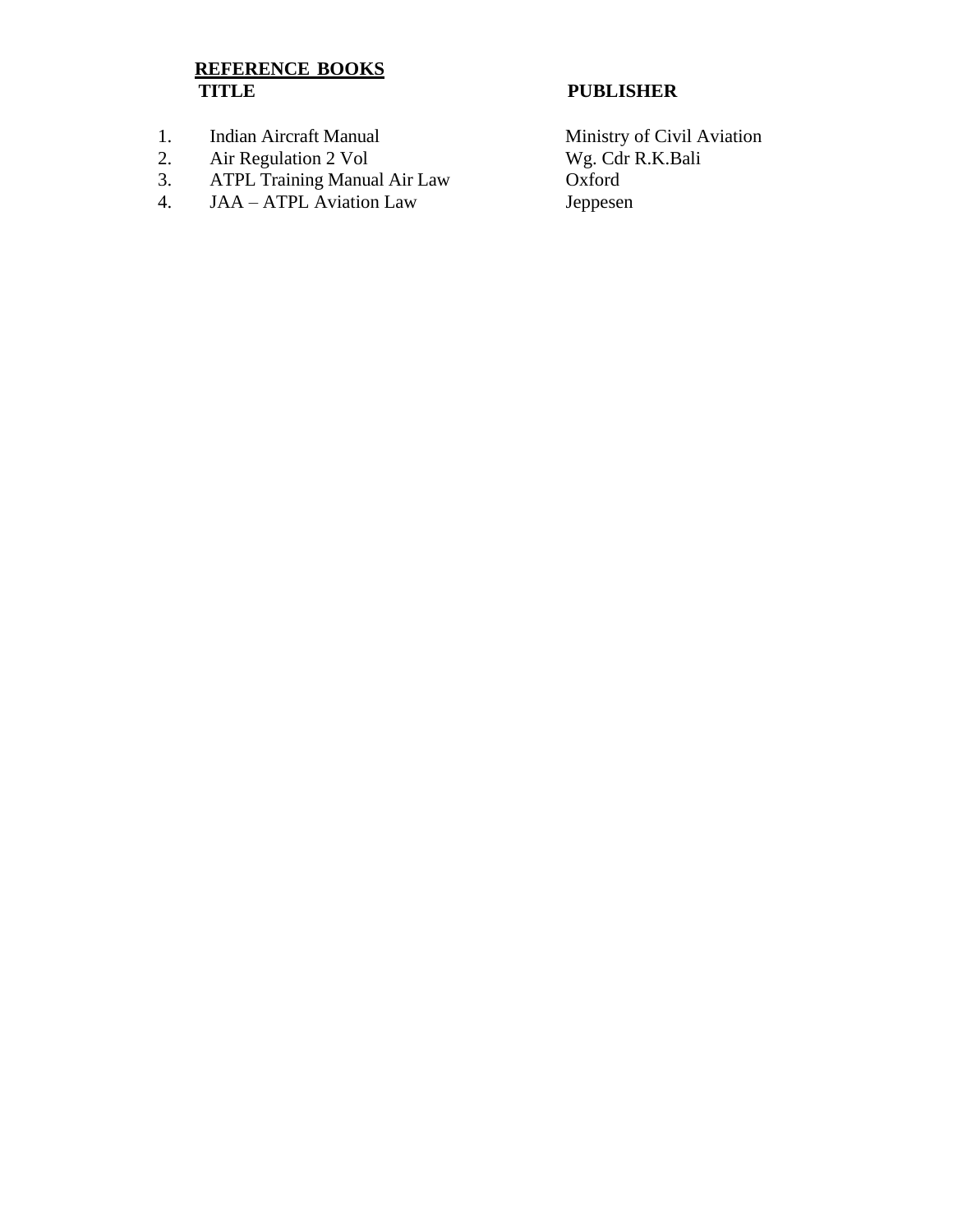| <b>Course Code</b>                                                                                                                                                                                                                                                                                                                          | <b>Title</b>                                                                                                                                                                         | <b>Credits</b>                                                                                                               |
|---------------------------------------------------------------------------------------------------------------------------------------------------------------------------------------------------------------------------------------------------------------------------------------------------------------------------------------------|--------------------------------------------------------------------------------------------------------------------------------------------------------------------------------------|------------------------------------------------------------------------------------------------------------------------------|
| <b>USAV 303</b><br><b>Meteorology III</b>                                                                                                                                                                                                                                                                                                   |                                                                                                                                                                                      | 3 Credits<br>(45)<br>lectures)                                                                                               |
| Unit $I - Icing$                                                                                                                                                                                                                                                                                                                            |                                                                                                                                                                                      | <b>Lectures</b>                                                                                                              |
| a) Formation of ice in the atmosphere<br><b>b</b> ) Freezing level and <b>index of icing</b><br>c) Hazards of icing for aviation<br><b>d</b> ) Types of icing<br>Ice accretion in flight / preflight<br>e)<br>Super – cooled water droplets<br>${\bf f}$<br>Carburetor icing<br>$\mathbf{g}$                                                |                                                                                                                                                                                      | $\overline{c}$<br>$\frac{2}{2}$<br>$\mathbf{1}$<br>$\begin{array}{c} 2 \\ 2 \\ 2 \\ 2 \end{array}$<br>15                     |
| <b>Unit II - Winds</b>                                                                                                                                                                                                                                                                                                                      |                                                                                                                                                                                      | <b>Lectures</b>                                                                                                              |
| a) Definition $&$ estimation of winds<br>Terms used for winds<br>b)<br>Units used<br>$\mathbf{c})$<br>d) Geostrophic, Gradient winds and coriolis force<br>Thermal winds<br>e)<br>Jet streams<br>f)<br>g) Mountain and lee wave<br>h) Anabatic & Katabatic winds<br>Local winds and their names in different parts of the world<br>$\rm i)$ |                                                                                                                                                                                      | $\overline{2}$<br>$\mathbf{1}$<br>$\mathbf{1}$<br>3<br>$\mathbf{1}$<br>$\begin{array}{c} 2 \\ 2 \\ 2 \\ 1 \end{array}$<br>15 |
|                                                                                                                                                                                                                                                                                                                                             | Unit III - Thunderstorms, cyclones & extra-tropical depressions                                                                                                                      | <b>Lectures</b>                                                                                                              |
| a) Definitions<br>b) Conditions for formation<br>$\mathbf{c}$<br>Sigmet<br>f)                                                                                                                                                                                                                                                               | <b>Areas of formations on the world map</b><br>d) Measuring instruments for met parameters at Observatories and airports<br>e) Decoding of Met data, Metar, Speci, Tafs for aviation | $\overline{\mathbf{c}}$<br>$\frac{3}{3}$<br>$\overline{4}$<br>$\overline{c}$<br>$\mathbf{1}$<br>15                           |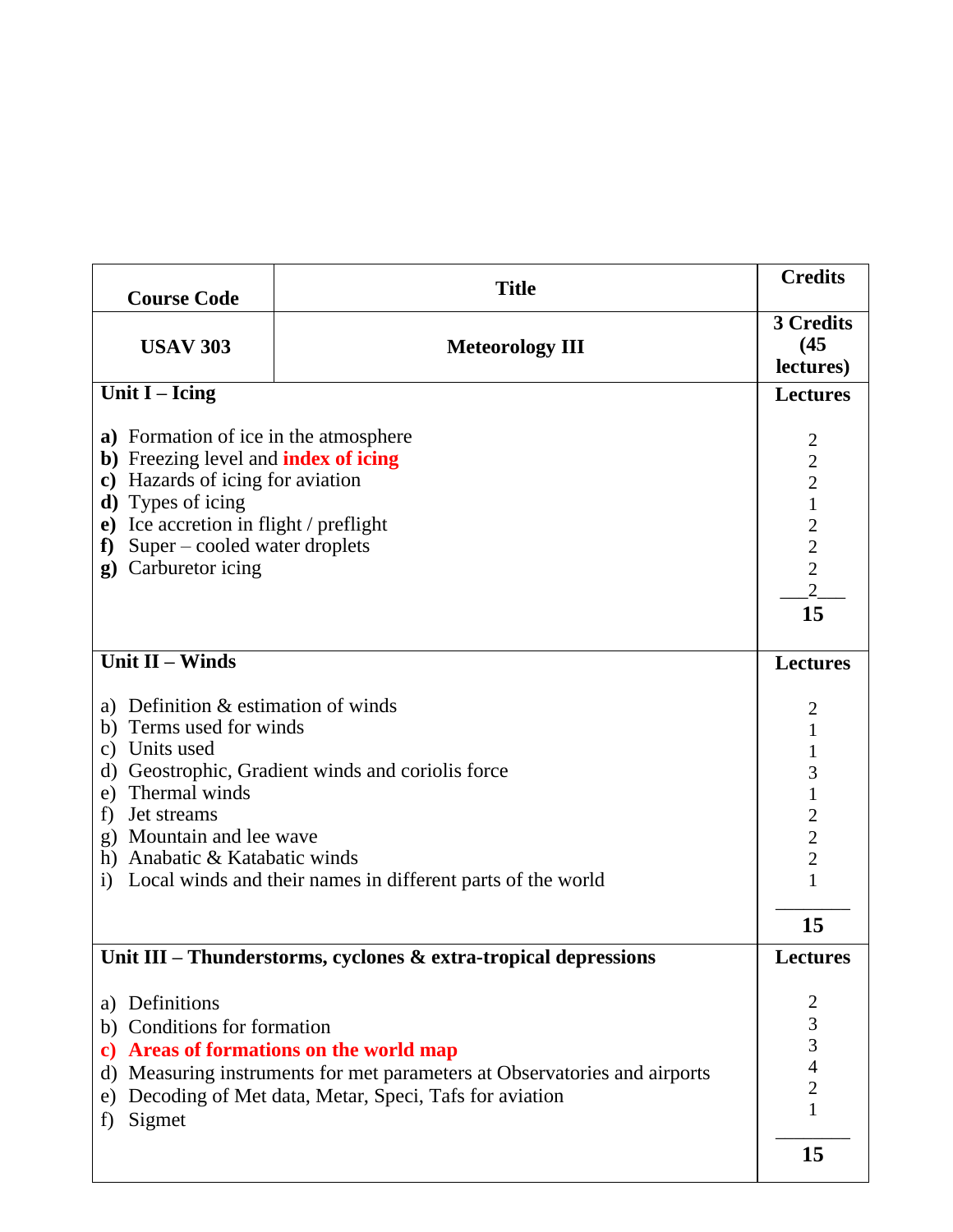- 
- 
- 
- **4.** Elementary Note on Indian Climatology Indian MET Dept.
- **5.** Meteorology for Pilots Mcgraw Hill

### **TITLE PUBLISHER**

1. Climatology Prof. Savindra Singh 2. Aviation Meteorology R.B Underdown & Standen **3.** Oxford Aviation Academy  $E$ -Book from Oxford University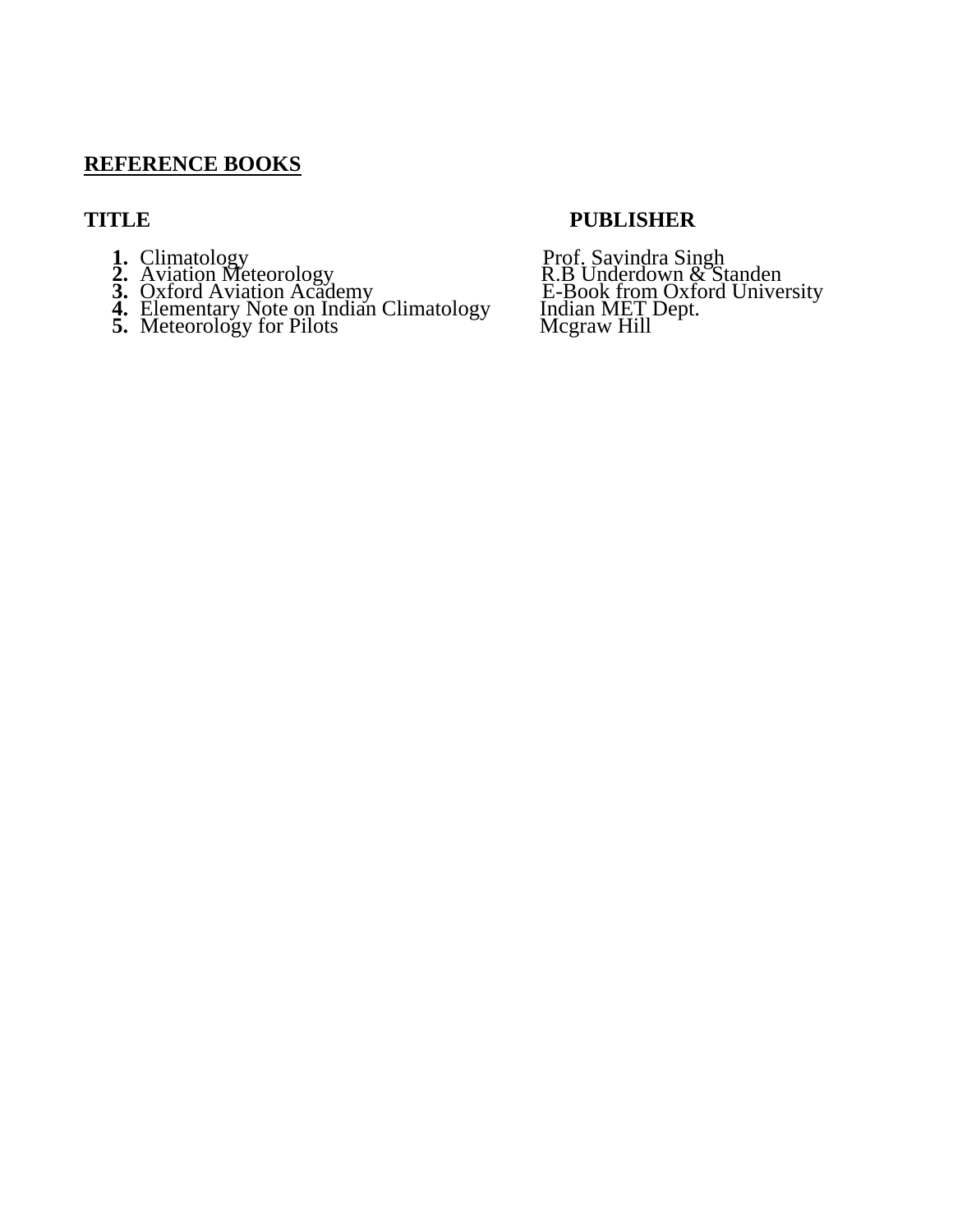| <b>Course Code</b><br><b>Title</b>                  |                                                                                                                                                     | <b>Credits</b>                 |
|-----------------------------------------------------|-----------------------------------------------------------------------------------------------------------------------------------------------------|--------------------------------|
| <b>USAV304</b>                                      | <b>Aircraft and Engines III</b>                                                                                                                     | 5 Credits<br>(60)<br>lectures) |
| Unit I:                                             |                                                                                                                                                     | <b>Lectures</b>                |
| Mach Trim System                                    | 1. Low Speed Buffet, High Speed Buffet, Mach Crit, Coffin Corner, THS &                                                                             | 8                              |
|                                                     | 2. MAC, Dependencies of stall speed, Stall Root of wing, Stall tip of sweep<br>back, T type Tail A/c Deep Stall, Stick Shaker, Stick Pusher & Stall |                                |
|                                                     | Working System, Auto Ignition System, Fuel Dipper System                                                                                            |                                |
| Unit II:<br><b>SHIFTED FROM UNIT III OF SEM III</b> |                                                                                                                                                     | <b>Lectures</b>                |
|                                                     |                                                                                                                                                     | 6                              |
|                                                     | 1. Flap Selection for Takeoff landing, Flapless T/o & landing, Flap Jam, Flap<br>Mechanism, Flaps Aerodynamic Load & Auto flaps roll to neutral     | 7                              |
| of controls, flutter dampening                      | 2. Spoilers various functions speed brake, roll spoilers, ground spoilers, flutter                                                                  | $\overline{7}$                 |
|                                                     | 3. Helicopter flight control, control components operation, cyclic pitch,<br>collective pitch, hovering & helicopter stabilities                    | 20                             |
| Unit III:                                           |                                                                                                                                                     | <b>Lectures</b>                |
| Checklist, MEL, MMEL                                | 1. Concept of normal checklist, Abnormal & Emergencies Procedure $\&$                                                                               | 7                              |
| RTO procedure, over weight                          | 2. Take off techniques, Power setting procedures, T/O call & speed calls &                                                                          | 7                              |
|                                                     | 3. A/C Emergency equipment & Contents-ADDITION                                                                                                      | 6                              |
|                                                     |                                                                                                                                                     | 20                             |

### **TITLE PUBLISHER**

| Principle of flight                      | Beizt Ashield    |
|------------------------------------------|------------------|
| Pilot Handbook of Aeronautical Knowledge | FAP              |
| Manual of Flying AP 129                  | Air Ministry U.K |
| JAA – ATPL Principle of flight           | Oxford/Jeppesen  |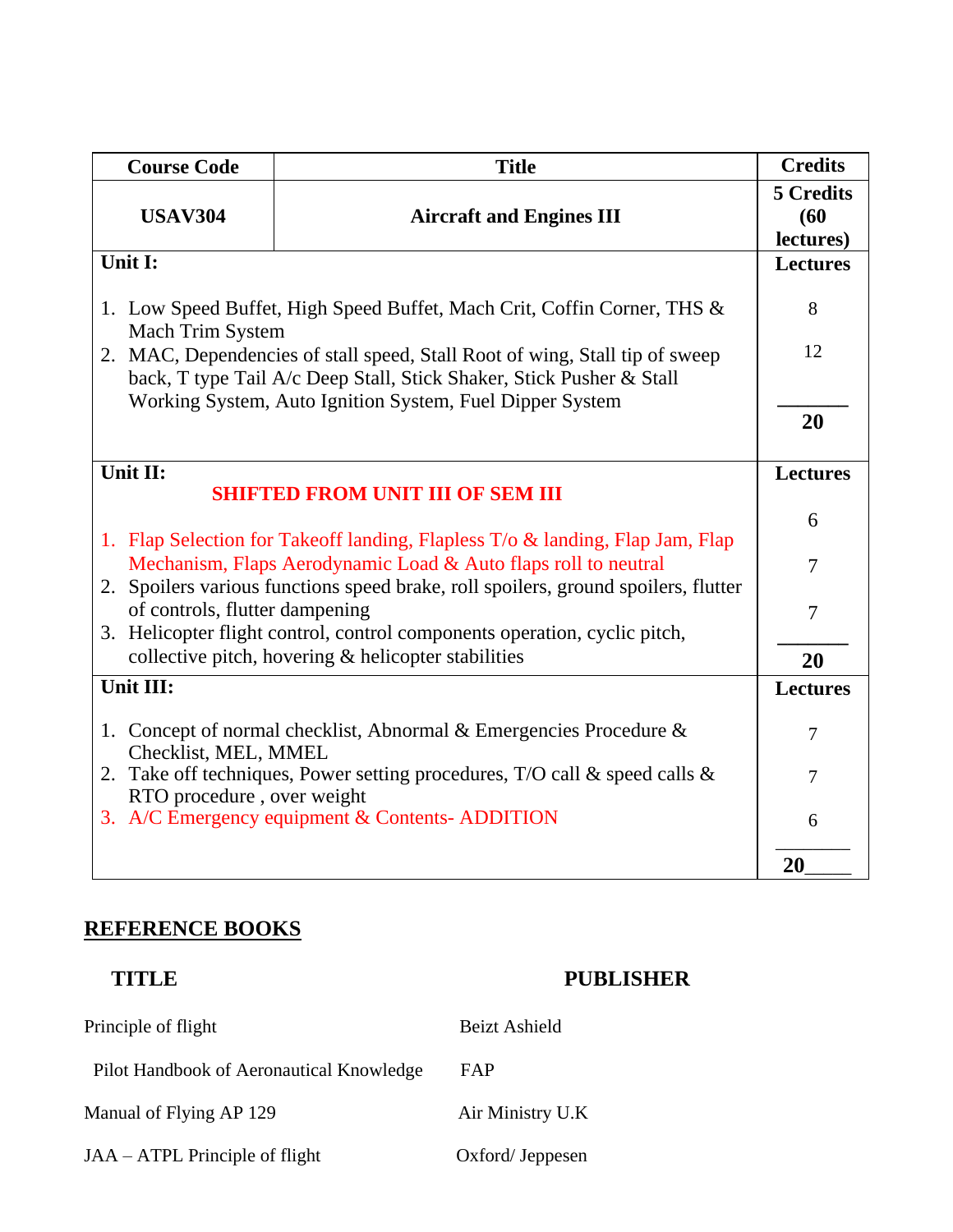| <b>Title</b><br><b>Course Code</b> |                                                       | <b>Credits</b>                                                                                                                                                                                                                                                        |                                |
|------------------------------------|-------------------------------------------------------|-----------------------------------------------------------------------------------------------------------------------------------------------------------------------------------------------------------------------------------------------------------------------|--------------------------------|
|                                    | <b>USAV 401</b>                                       | <b>Air Navigation IV</b>                                                                                                                                                                                                                                              | 5 Credits<br>(60)<br>lectures) |
| <b>UNIT I</b>                      |                                                       |                                                                                                                                                                                                                                                                       | <b>Lectures</b>                |
| 1)                                 | <b>Basic Radar Theory</b>                             | <b>SHIFTED FROM SEM 3 UNIT 3</b><br>Radar Frequencies, Pulse Technique, Echo Principle, Factors affecting range of Radar,<br>Primary & Secondary Radars, Advantages of Secondary Radar, Continuous Wave Radar & its<br>AdvantagesComponents of CRT & their Functions. | 6                              |
| 2)                                 | <b>Ground Radars</b>                                  | Types of Ground Radars, Precision Approach Radar & Surveillance Radar Approaches                                                                                                                                                                                      | 3                              |
| 3)                                 | <b>Doppler Radar</b><br>Doppler, Doppler Limitations. | Doppler Shift and its Calculation, Principle of Ground Speed measurement, Doppler Aerials,<br>Twobeam, Three beam, Four beam systems & Janus Aerials, Doppler Spectrum, Airborne                                                                                      | 5                              |
| 4)                                 | <b>SSR</b>                                            | <b>Secondary Surveillance Radar (SSR)</b><br>Principle of Operation, Frequency, Modes A,B,C & D, Pre-allotted codes, Automatic<br>AltitudeReporting, unwanted echoes, Mode 'S' data link, Advantages & Disadvantages of                                               | 6                              |
|                                    |                                                       |                                                                                                                                                                                                                                                                       | 20                             |
| <b>UNIT II</b>                     |                                                       | <b>Lectures</b>                                                                                                                                                                                                                                                       |                                |
| 5)                                 |                                                       | <b>Distance Measuring Equipment</b><br>Principle of Operation, Random PRF Technique, Frequency & Channel Spacing, Beacon<br>Saturation, Range, Accuracy & Uses of DME                                                                                                 | 4                              |
|                                    | 6) Airborne Weather Radar<br>height                   | Components, Functions, Principle of Operation, Weather Depiction, Mapping Operation,<br>Plotting a Navigation Fix, Weather Operation, Colour AWR Controls, Calculation of cloud                                                                                       | 8                              |
| 7)                                 | Interconnections,                                     | <b>Airborne Collision and Avoidance System (ACAS)</b><br>Introduction, TCAS I, TCAS II, Principle, Aircraft Equipment, Operation, System                                                                                                                              | 8                              |
|                                    |                                                       | Synthetic Voice Prioritisation, Traffic Advisories (TAs) Resolution Advisories, Proximate<br>Traffic/Other Traffic, TCAS Displays, Action to be taken on receiving TA's and RA's<br><b>RE-ARRANGED TOPICS FROM OLD SYLABBUS IN SEM IV</b>                             | 20                             |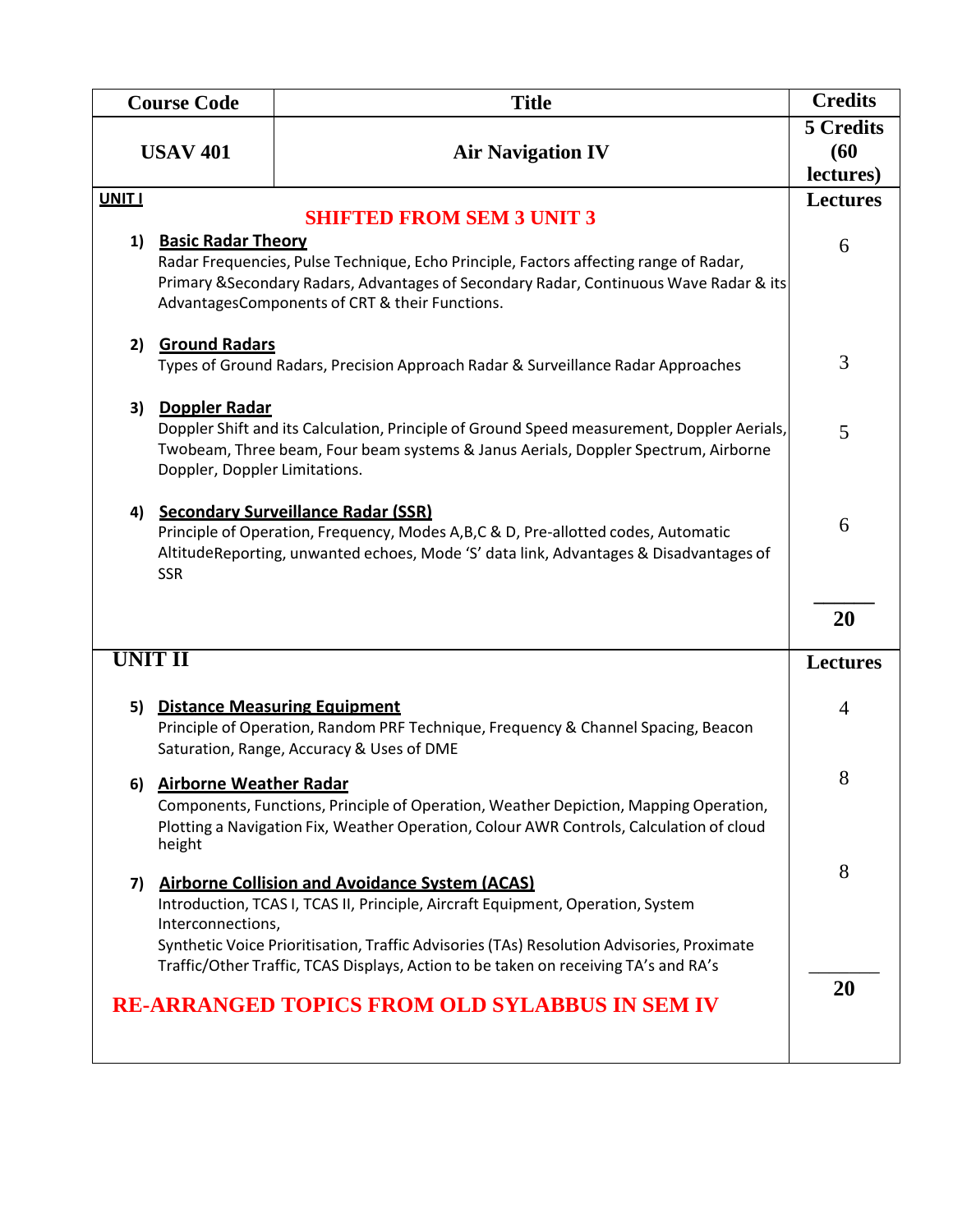|                                                                                                                                                                                                               | Lectures |
|---------------------------------------------------------------------------------------------------------------------------------------------------------------------------------------------------------------|----------|
| UNIT III                                                                                                                                                                                                      |          |
| <b>Grid Navigation</b><br>8)<br>Necessity for Using Gridded chart, Grid North, Grid Convergence, Grivation, Example of use<br>of Polar Stereographic and Lamberts Chart                                       | 4        |
| <b>Point of Safe Return</b><br>9)<br>Definition, Practical Significance, Formula for Calculation, PSR on Two or more legs,<br>EngineFailure PSR, Factors affecting PSR, Radius of Action, Practice Exercises. | 8        |
| 10) Point of Equal Time (PET) or Critical Point<br>Definition, Practical Significance, Formula for Calculation, Several Track PET, Factors<br>affecting PET, Relationship of PET and PSR, Practice Exercises. | 8        |
| <b>SHIFTED FROM SEM III (UNIT II)</b>                                                                                                                                                                         | 20       |

### **TITLE PUBLISHER**

- 1. Air Pilot's Manual Vol  $3 & 5$  Peter D Godwin
- 2. Flight Performance & Planning Nordian AS
- P3. General Navigation: ATPL JAR Nordian AS
- 4. GSP : Plotting & Flight Planning Underdown
- 5. GSP : Radio Aids Underdown
- 6. GSP : Flight Instr. & Auto Flt. Underdown
- 7. GSP : Navigation Underdown
- 8. Radio Navigation ATPL JAR
- 9. Oxford Aviation Gen Navigation

Nordian AS Jeppesen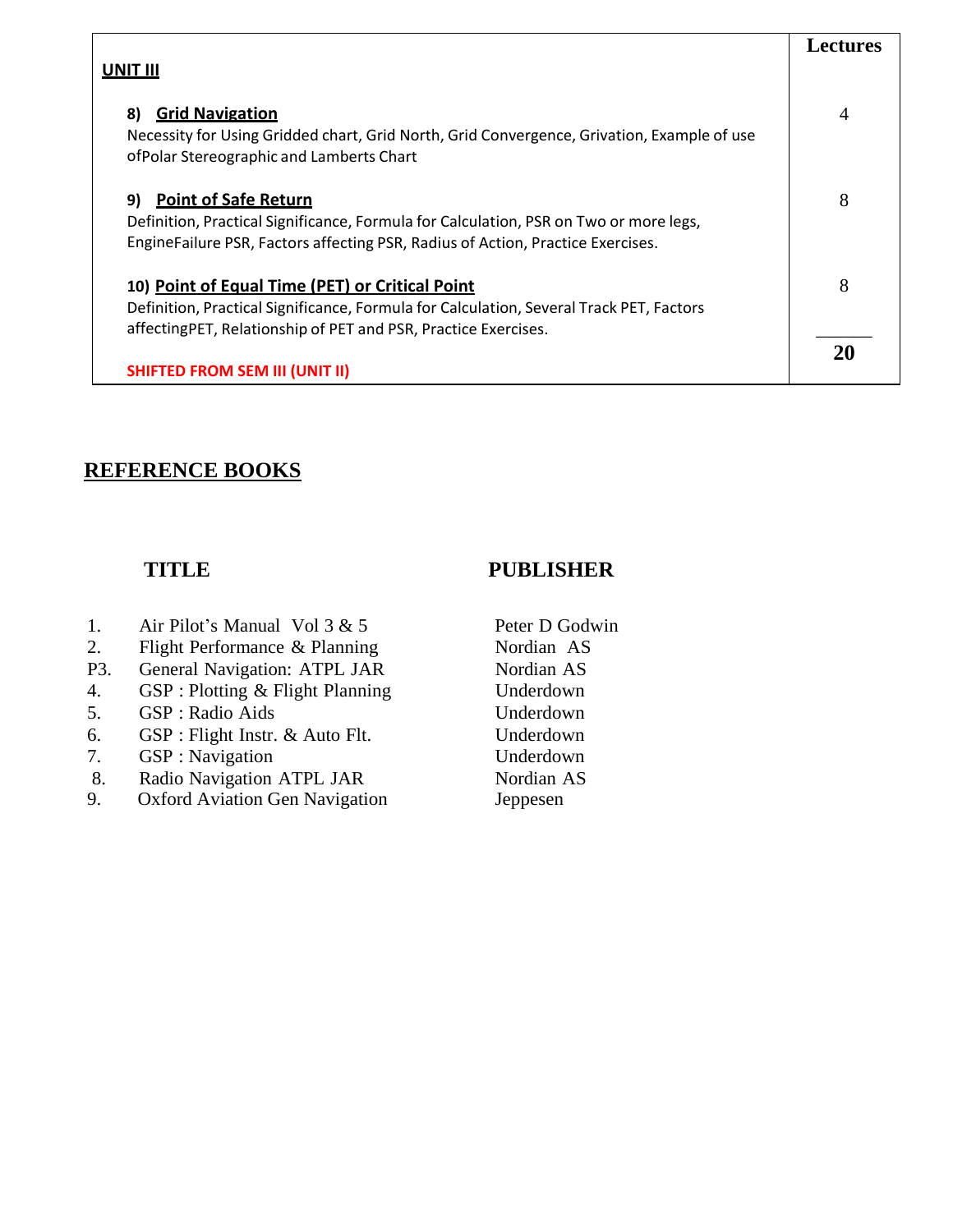| <b>Title</b><br><b>Course Code</b>                          |                                                                         | <b>Credits</b>                   |
|-------------------------------------------------------------|-------------------------------------------------------------------------|----------------------------------|
| <b>USAV402</b><br><b>Air Regulation IV</b>                  |                                                                         | 3 Credits<br>(45)<br>lectures)   |
| Unit I                                                      |                                                                         | <b>Lectures</b>                  |
|                                                             |                                                                         | 1                                |
| 1. Indian A/C Act 1937<br>Part VIII<br>Ι.                   |                                                                         |                                  |
| II.<br>Part IX                                              |                                                                         | 1<br>$\mathbf{1}$                |
| III.<br>Part X                                              |                                                                         | $\overline{c}$                   |
| IV.                                                         | Part X-A (68,69,70,77B,77C & 77D)                                       | $\mathbf{1}$                     |
| V.<br>Part XI                                               |                                                                         | $\mathbf{1}$                     |
| VI.<br>Part XII-A                                           |                                                                         | $\overline{2}$                   |
| VII.<br>VIII.<br>Part XIV                                   | Part XIII (140, 140 A, 140B, 140C, 141 & 143)                           | $\mathbf{1}$                     |
|                                                             |                                                                         |                                  |
| 2. Indian A/C Act 1920                                      |                                                                         | $\overline{2}$                   |
| $(53-62)$                                                   |                                                                         |                                  |
| 3. Act 2003                                                 |                                                                         | 3                                |
| $(1,2,3,4,5,6,7,8,9,10 \& 11)$                              |                                                                         |                                  |
| <b>SHIFTED FROM SEM III SEM IV</b>                          |                                                                         | 15                               |
|                                                             |                                                                         |                                  |
| Unit II                                                     |                                                                         | <b>Lectures</b>                  |
|                                                             | 1. Emergencies, Communication Failure & Contegencies                    | 8                                |
| Definitions<br>I.                                           |                                                                         |                                  |
| II.<br><b>Emergency Procedure</b>                           |                                                                         |                                  |
| <b>Communication Failure</b><br>III.                        |                                                                         |                                  |
| IV.                                                         | Assistance to strayed VFR & VFR flights                                 |                                  |
| Encountering adverse weather<br>V.                          |                                                                         |                                  |
| Other In flight contingencies<br>VI.<br><b>Fuel Dumping</b> |                                                                         |                                  |
|                                                             |                                                                         |                                  |
| 2. Carriage of Radio Equipment                              |                                                                         | $\mathbf 1$                      |
|                                                             | 3. Use of Emergency Locator Transmitter                                 | $\overline{c}$                   |
| 4.                                                          | Responsibility of Monitoring Emergency Signals, Interception of signals | $\overline{c}$<br>$\overline{2}$ |
| 5. Use of SSR Transmitter                                   |                                                                         |                                  |
|                                                             | <b>RE-ARRANGED FROM UNIT II AND UNIT III</b>                            | 15                               |
|                                                             |                                                                         |                                  |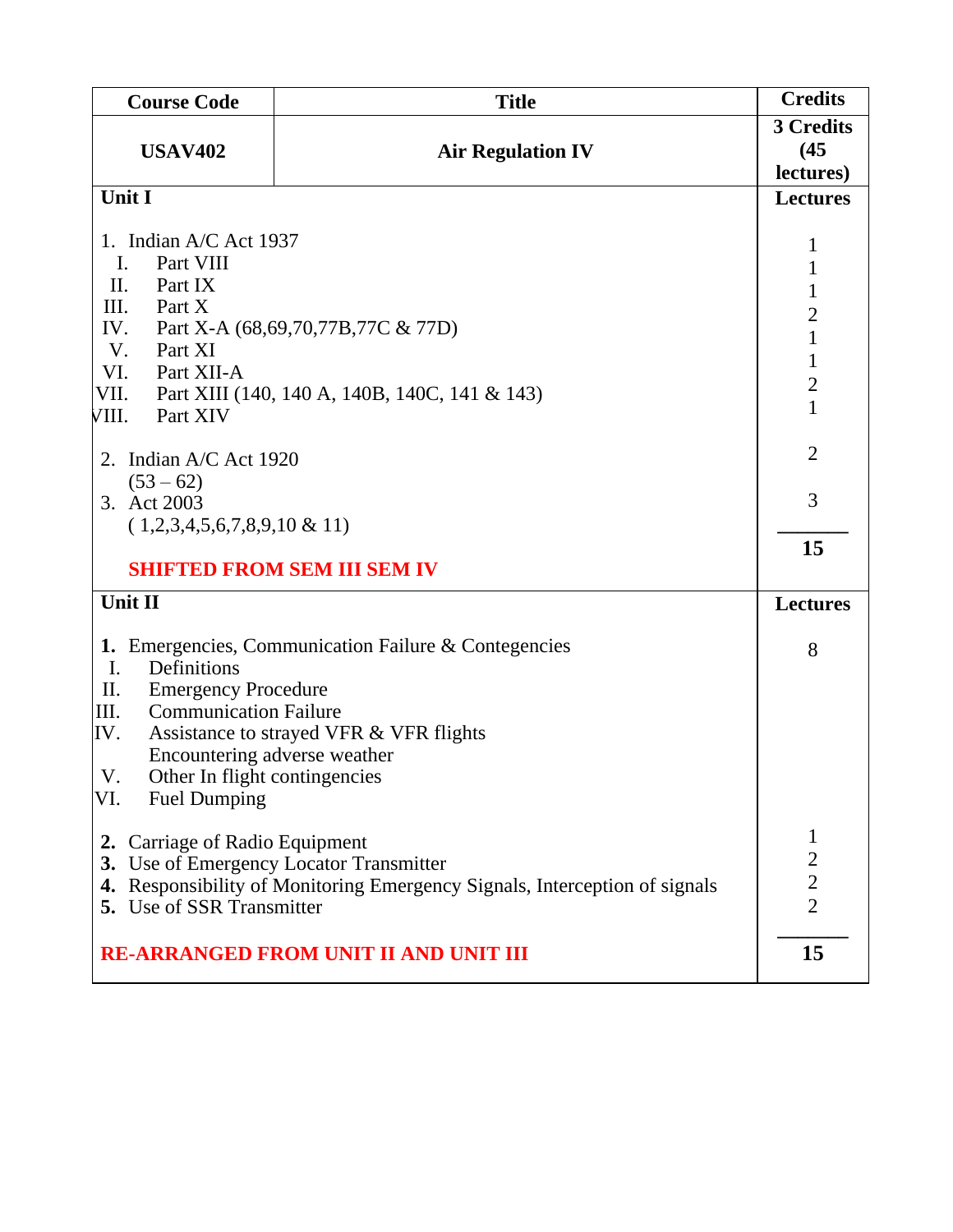| Unit III                     |                                                                                                                                                                                                                     | <b>Lectures</b> |
|------------------------------|---------------------------------------------------------------------------------------------------------------------------------------------------------------------------------------------------------------------|-----------------|
| $\overline{2}$ .<br>4.<br>5. | Identification & Interception Procedures<br>Air miss Reporting procedure<br>$Air$ – Traffic Incident<br>Anti-hijacking Act 1982<br>The suppression of unlawful act against the safety of Civil Aviation Act<br>1982 |                 |
|                              |                                                                                                                                                                                                                     |                 |

Indian Aircraft Manual Vol I & II Ministry of Civil Aviaiton<br>Air Regulation 2 Volume Wing Cdr. R.K Bali Air Regulation 2 Volume JAA – ATPL Communication Jeppesen<br>Aviation Act 1934 Ministry

### **TITLE PUBLISHER**

Ministry of Civil Aviation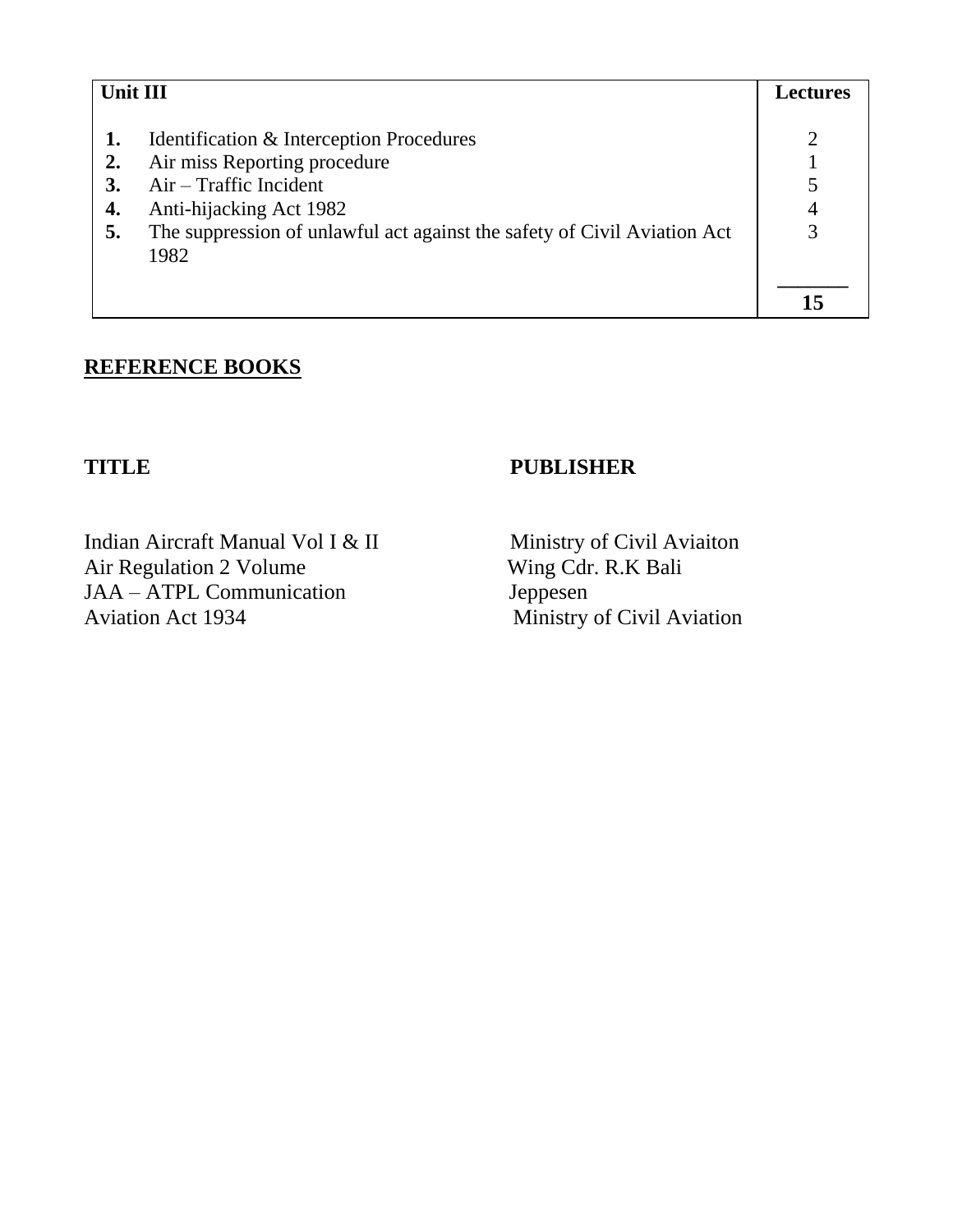| <b>Title</b><br><b>Course Code</b>             |                                                                                   | <b>Credits</b>                             |
|------------------------------------------------|-----------------------------------------------------------------------------------|--------------------------------------------|
|                                                |                                                                                   | 3 Credits                                  |
| <b>USAV403</b>                                 | <b>Meteorology IV</b>                                                             | (45)                                       |
|                                                |                                                                                   | lectures)                                  |
| Unit I:                                        |                                                                                   | <b>Lectures</b>                            |
| plotted data                                   | a) Weather charts-types of charts, times of issue, plotting of data & reading the | $\overline{2}$                             |
| b)                                             | Prognostic weather charts and interpreting the data                               | $\mathfrak{Z}$                             |
| Various symbols used<br>c)                     |                                                                                   | $\begin{array}{c} 2 \\ 3 \\ 3 \end{array}$ |
|                                                | Jet streams plotting and upper winds<br>d)                                        |                                            |
| Significant weather charts<br>e)               |                                                                                   | $\overline{2}$                             |
| Documentations given to pilots<br>f)           |                                                                                   |                                            |
|                                                |                                                                                   | 15                                         |
| Unit II:                                       |                                                                                   | <b>Lectures</b>                            |
|                                                |                                                                                   |                                            |
| a)                                             | Tropical climatology / Indian Climatology                                         | 2                                          |
| b)                                             | ITCZ and its movement in different seasons                                        |                                            |
|                                                |                                                                                   | $\begin{array}{c}\n23 \\ 32\n\end{array}$  |
| Weather in different seasons<br>c)             |                                                                                   |                                            |
| Tropical cyclones- cause and development<br>d) |                                                                                   |                                            |
| Tornadoes, microburst water spouts<br>e)       |                                                                                   | $\mathbf{1}$                               |
| f)                                             | Trade winds and doldrums                                                          |                                            |
| Sand storms<br>$\mathbf{g}$                    |                                                                                   | 15                                         |
| Unit III:                                      |                                                                                   | <b>Lectures</b>                            |
|                                                | a) Air masses – names origin and properties                                       | $\overline{c}$                             |
| b) Movement of air masses                      |                                                                                   | $\overline{2}$                             |
|                                                | c) Fronts, front zone and front surface                                           |                                            |
| d) Warm and cold fronts – their movements      |                                                                                   | $\overline{\mathbf{c}}$<br>$\frac{2}{2}$   |
|                                                | e) Formation of clouds in fonts                                                   |                                            |
| f)                                             | Occluded fronts warm or cold                                                      |                                            |
|                                                | Changes in weather parameters on front movements<br>g)                            |                                            |
|                                                | h) Extra tropical depressions- their formations and associated weather            | $\overline{2}$                             |
| <b>NO CHANGES</b>                              |                                                                                   | 15                                         |

- 
- 
- 
- **4.** Elementary Note on Indian Climatology Indian MET Dept.
- **5.** Meteorology for Pilots Mcgraw Hill

### **TITLE PUBLISHER**

1. Climatology Prof. Savindra Singh 2. Aviation Meteorology R.B Underdown & Standen 3. Oxford Aviation Academy  $\overline{E}$ -Book from Oxford University